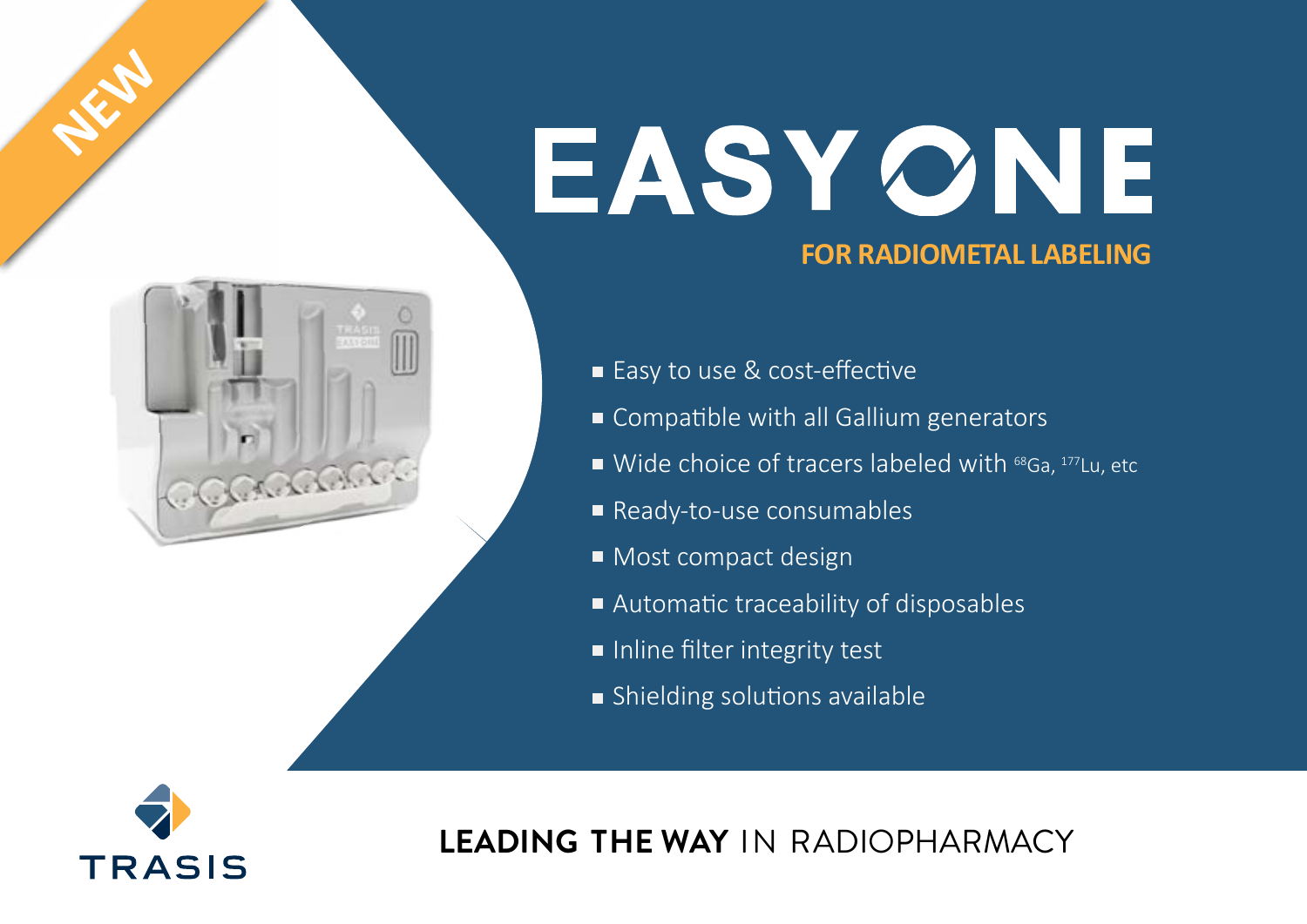

# **FOCUSED ON THE ESSENTIALS**

EASYONE is currently the simplest synthesizer to operate in routine productions of tracers labeled with radioactive metals.

Ready-to-use consumables and predefined protocols ensure safe and reproducible conditions of each production with consistent yields. All starting materials are manufactured under GMP.

# **COST-EFFECTIVE SOLUTION**

<sup>68</sup>Ga generators: IRE-Elit, E&Z, iThemba, ITG, Pars Isotopes.





EASYONE's quick set-up of affordable consumables will save technologist's time. Its short and effective synthesis maximizes tracer output and extends generator usability.



#### **COMPATIBLE WITH ALL GENERATORS**

Take the cassette for the intended production (<sup>68</sup>Ga PSMA for example), drop it in the loading rack and lock the cassette.



When supplied with its compatibility set, EASYONE can be associated with any commercial generator.

# **SLIP & START CASSETTE SYSTEM**

## **EASY SETUP**

User-friendly slip & start cassettes and reagent kits with color-coded containers allow a fast setup. Cassettes are supplied ready to use in sealed pouches.

Once scanned, the RFID tag enables the traceability of the consumables and the automatic selection of the corresponding process sequence.









Tilt up the cassette and snap it in place. Plug the colored coded vials on the matching positions.

Insert the tags in the slots. EASYONE is ready to start !

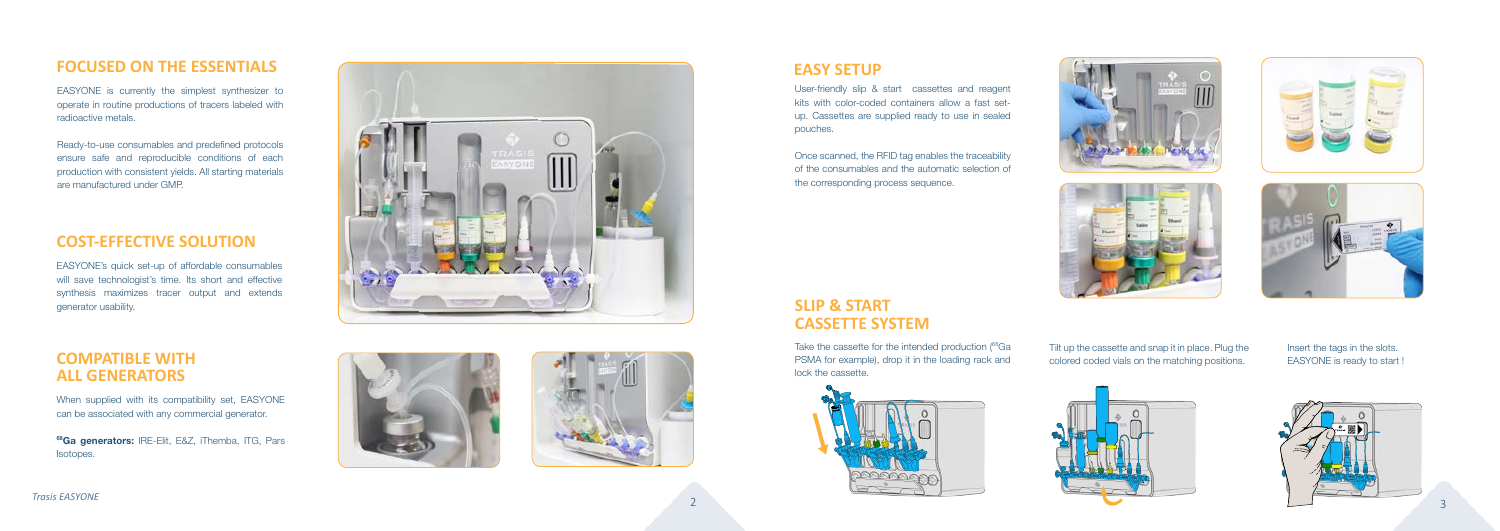

# **PROCESSES & PERFORMANCE**

A wide range of processes comes along with the module. Each of them is fully automated from generator elution (when relevant) to transfer of the radio-labeled tracer into a vial. The process starts with a self-check of the equipment and cassette connections. It ends with a cycle that drains most of residual activity to a waste vial, allowing a quick replacement of the cassette. EASYONE is immediately available for the next production of whatever tracer.

EASYONE allows complexation reactions with most radiometals. The table below only shows the most common tracers. As always at Trasis, the yields are non decay corrected (ndc), which truly represent the expected output.

| <b>Isotope</b> | Tracers*                      | time  | Setup Synthesis<br>time | <b>Ndc yield</b> |
|----------------|-------------------------------|-------|-------------------------|------------------|
| $68$ Ga        | <sup>68</sup> Ga DOTA NOC     | 1 min | $12 \text{ min}$        | $> 80\%$         |
|                | <sup>68</sup> Ga DOTA TOC     |       |                         |                  |
|                | <sup>68</sup> Ga DOTA TATE    |       |                         |                  |
|                | 68Ga DOTA PSMA 617            |       |                         |                  |
|                | <sup>68</sup> Ga HBED PSMA 11 |       |                         |                  |
| 177            | $177$ Lu - peptides           |       | 30 min                  | $>99\%$          |

\* Solutions for other radiometals are also available

#### **STERILIZING FILTER INTEGRITY TEST**

A filter integrity test is automatically performed at the end of the synthesis. The filter is left in place during the test. Thus, no operator intervention is required.

# **USER-FRIENDLY INTERFACE ALLOWING A REMOTE ACCESS**

EASY ONE is operated by an intuitive user interface. The operator launches the processes in just few clicks. The status of the generator is displayed when relevent. A comprehensive production report is generated upon completion of the synthesis.

# **TECHNICAL SPECIFICATIONS**

| Compatibility              |              | With all <sup>68</sup> Ga generators                                                                                             |  |  |
|----------------------------|--------------|----------------------------------------------------------------------------------------------------------------------------------|--|--|
| <b>Components</b>          |              |                                                                                                                                  |  |  |
| Syringe actuator           | $\mathbf{1}$ | with pressure sensing                                                                                                            |  |  |
| Reactor                    |              | <b>RT to 100 C°</b>                                                                                                              |  |  |
| <b>Radiation detectors</b> |              | low limit 0.05 mCi                                                                                                               |  |  |
| Valve actuators            |              | electrically driven                                                                                                              |  |  |
| <b>Communication</b>       |              |                                                                                                                                  |  |  |
| Ethernet connection        | $\mathbf{1}$ |                                                                                                                                  |  |  |
| <b>Extension ports for</b> |              | - optional fire meetering pump<br>- additional valve actuators<br>- additional radiodetectors<br>- additional inputs and outputs |  |  |